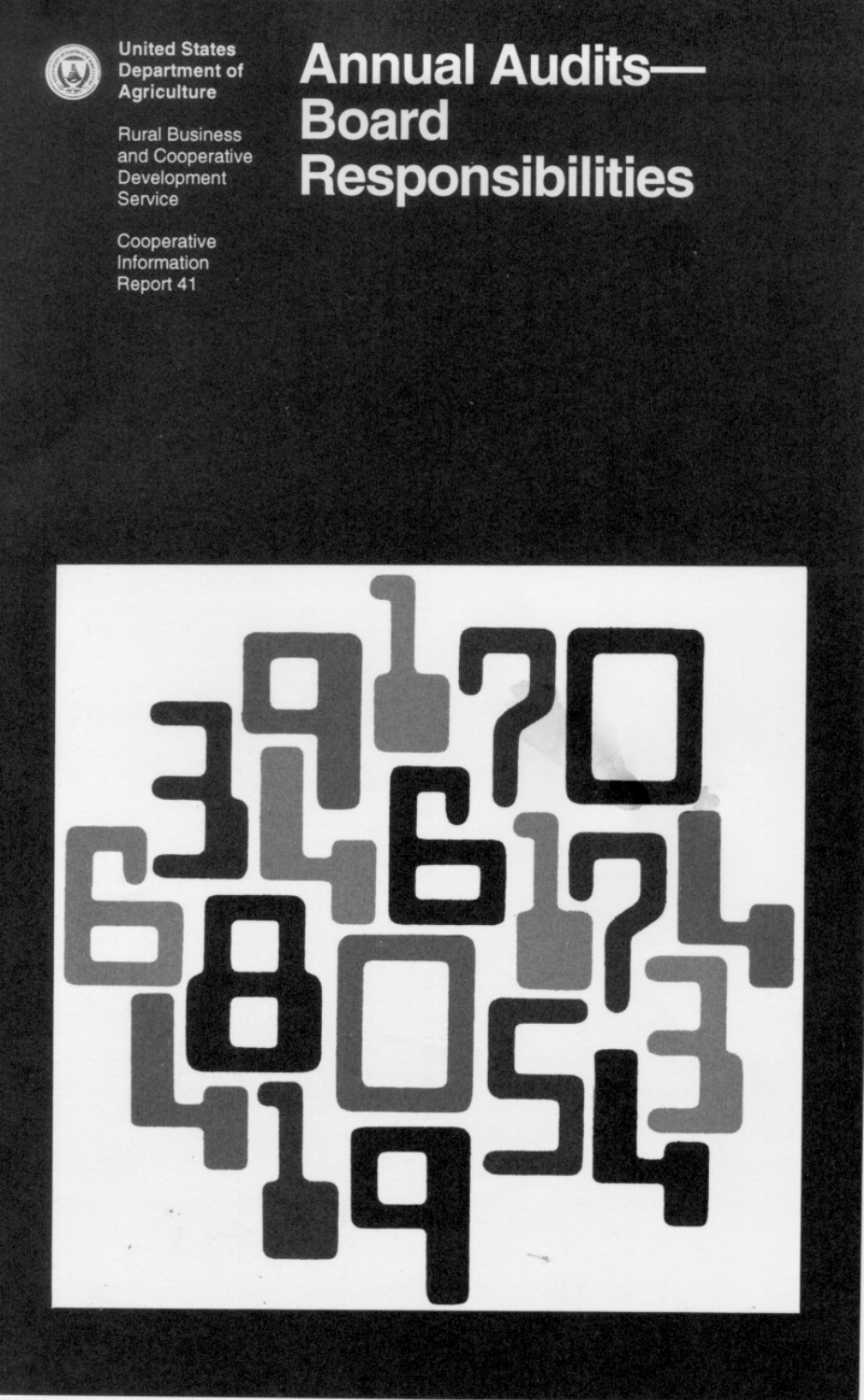## **Contents**

|                                   | 1                       |
|-----------------------------------|-------------------------|
|                                   | 3                       |
|                                   | $\overline{\mathbf{4}}$ |
|                                   | 4                       |
|                                   | 4                       |
|                                   | 5                       |
| AUDIT PROCEDURES AND AUDIT REPORT | 7                       |
|                                   | 7                       |
|                                   | 8                       |
|                                   | 9                       |
|                                   | 11                      |
| Post Audit Board Responsibilities | 12                      |
|                                   | 13                      |
|                                   | 16                      |

Cooperative Information Report **41** October 1991 Reprinted April, 1995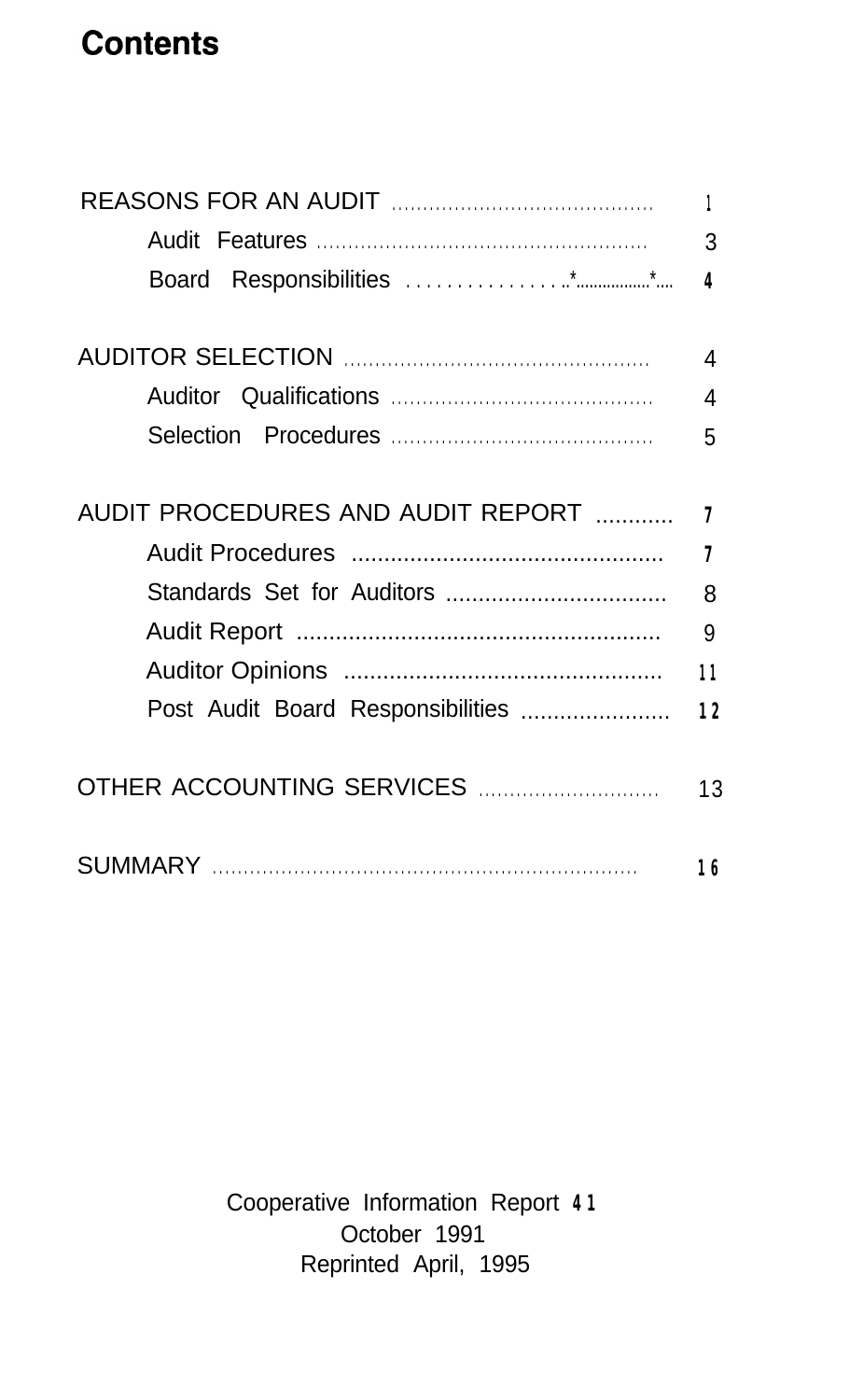# Annual Audits — **Board Responsibilities**

Rosemary K. Mahoney Agricultural Economist

Directors, managers, and advisers of new and developing cooperatives need to be well informed about the importance of an annual audit. This publication summarizes information concerning audits and reviews of accounting systems in four areas: **(1)** Reasons for an audit; (2) auditor selection; (3) audit procedures and audit report; and, (4) other accounting services.

#### **REASONS FOR AN AUDIT**

Securing an annual audit of the cooperative's financial records is the responsibility of the board of directors. Because the board acts as trustee of the corporation's assets, it is responsible for safeguarding, auditing, and appraising the cooperative's financial resources. The board performs these duties on behalf of members, stockholders, and creditors. The audit is a fundamental part of this trustee responsibility and the cost of the audit should be considered a normal business expense. In other words, adequate funds should be budgeted annually for an audit.

The fiduciary responsibilities of the board should not be taken lightly. If a board of directors is negligent in establishing and monitoring the operations of their cooperative, directors could be held liable. Thus, it is extremely important that board and management make every effort to ensure fair, accurate records. The first step in fulfilling this obligation is a complete, double-entry bookkeeping system, the second is monthly financial statements, and the third is an annual audit of the accounting records and supporting documents.

The fiduciary/trustee responsibility of the board of directors translates into five specific reasons why the board must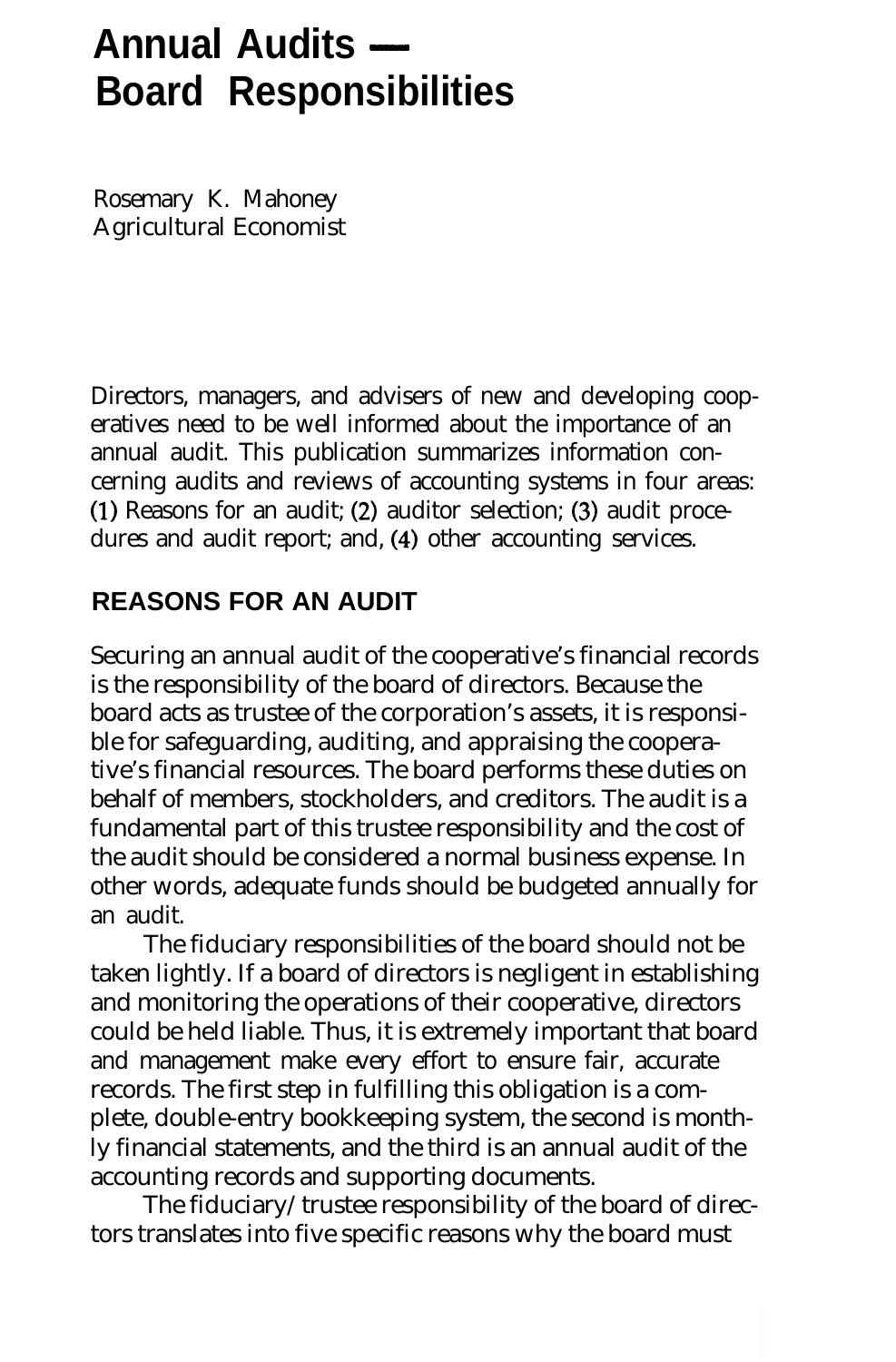provide for an annual audit of the cooperative's accounting records. They are:

1. TO *prevent deliberate misstatement offact.* Misstatement of fact may occur for many reasons, such as to hide poor decisions or to cover fraud. While it is not the role of the auditor to identify fraud, in the course of the audit fraud may be identified, and the auditor is responsible for reporting such findings to the board.

2. *To assure that judgment decisions are not unduly biased in favor of management.* It is the board's duty to develop and implement the accounting system, and management's duty to maintain the books. In any business, judgment decisions and estimates, such as inventory valuation, will be necessary in bookkeeping actions. These decisions and estimates should reflect the cooperative's best interests, not those of management. A review of these decisions in the audit process will help ensure that management is making appropriate judgment decisions.

3. *To assure records are dependable.* Accounting methods should be accurate as well as consistent. An audit will identify shortcomings in accuracy and /or consistency. Procedures lacking consistency fail to be dependable for purposes of analysis and decision making. This lack of dependability is a serious handicap for management and boards because many decisions are based on information reported in financial statements over a period of several years.

4. *To assure Generally Accepted Accounting Practices (GAAP) have been consistently followed.* The American Institute of Certified Public Accountants (AICPA) has set guidelines, laws, or rules used in accounting practices to prepare financial statements. These guidelines are referred to as GAAI? During the audit, the auditor will determine if the cooperative's procedures are consistent and adequately conform to GAAI? This will allow comparisons with organizations whose audits also follow standard practices.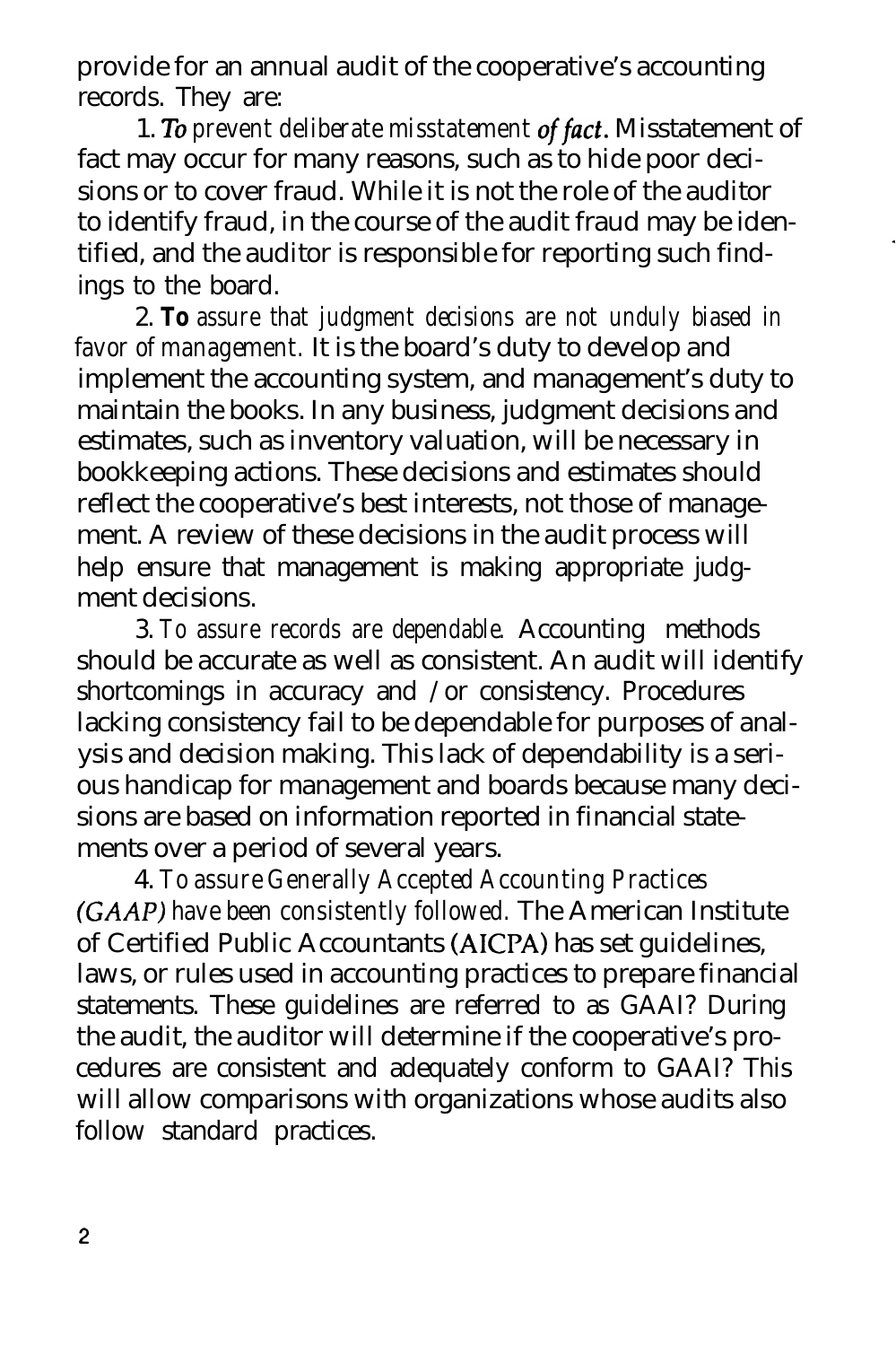5. To assure that the disclosure is *complete.* In many cases, what is not reported is often more important than what is reported. An audit will help the board of directors ensure that full disclosure of the financial well-being of the cooperative business has been made. This is a fundamental responsibility of the board to the cooperative members they represent.

In addition, there are other reasons why an audit may be required. Creditors and suppliers may require an audit before credit is granted and have ongoing audit requirements as part of the loan agreements. Furthermore, the statutes of some States require corporations to have an annual audit.

#### **Audit Features**

The term audit refers to actions that can be either internal or external in nature. The internal auditing function of a business is performed by an internal auditor to determine conformity in recordkeeping and operations with predetermined standards, such as inventory valuation, appropriate issuance of transportation contracts, etc. While this in an important function for cooperative businesses, in this report we are concerned with the external audit function.

An external audit is an examination of accounting records by an independent Certified Public Accountant (CPA) for the purpose of expressing an opinion on the fairness of presentation of a company's financial statements in conformity with GAAP.

The audit consists of:

1. a review of the balance sheet, income statement, and statement of cash flows;

2. a review of the underlying documents supporting the information given in these financial statements;

3. verification of accounts receivable and payable balances with cooperative customers;

4. a review of inventory quality, quantity, valuation, records, and procedures;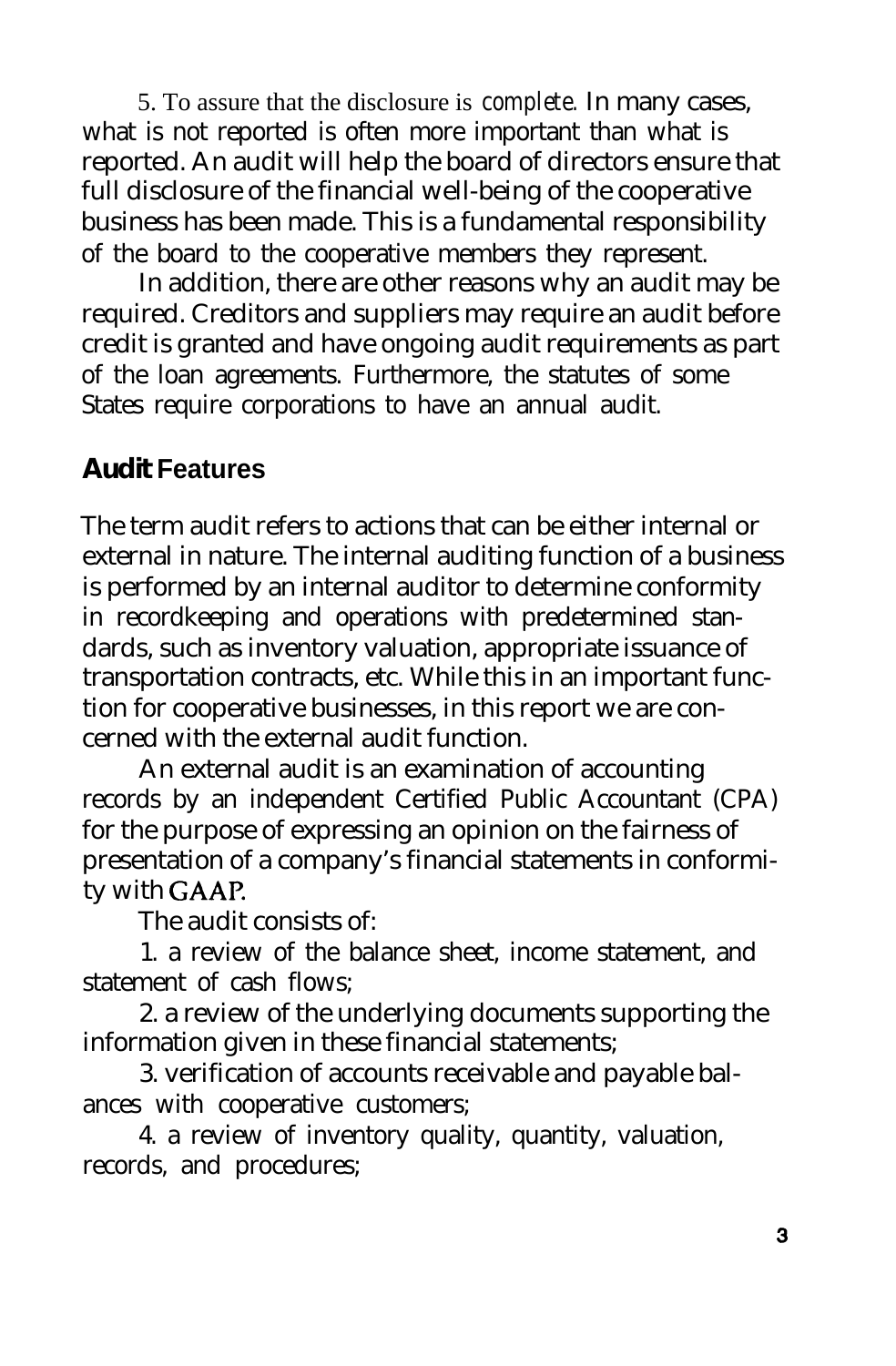5. verifying the existence of recorded securities;

6. reviewing justification for judgement decisions and estimates (i.e., depreciation, inventory);

7. sampling accounting records; and

8. reviewing minutes of the board of directors' meetings for policy changes and instructions to management.

In addition, auditors may prepare an end of year statement of operations, balance sheet, and cash flow statement after making needed adjustments and closing entries.

#### **Board Responsibilities**

To ensure a successful audit, the board should make special effort to have a complete set of accounting records and sup porting information available to the auditor. It is important for the board to recognize that retention of an outside auditor does not shift responsibility for the financial statements onto the auditor.

The board retains the responsibility for the accounting system regardless of the audit. Therefore, it is important for the board to see that the cooperative's records are an accurate and consistent representation of the business operations. It is also important for the board to exercise caution in selecting an auditing firm.

## **AUDITOR SELECTION**

#### **Auditor Qualifications**

The board of directors should take special care in selecting an auditor. Given the fiduciary responsibility and potential liability facing the board, a complete annual audit conducted by a competent, qualified auditor is the best insurance available. If at all possible, an auditor with experience with cooperative accounting and familiarity with cooperative law is preferable.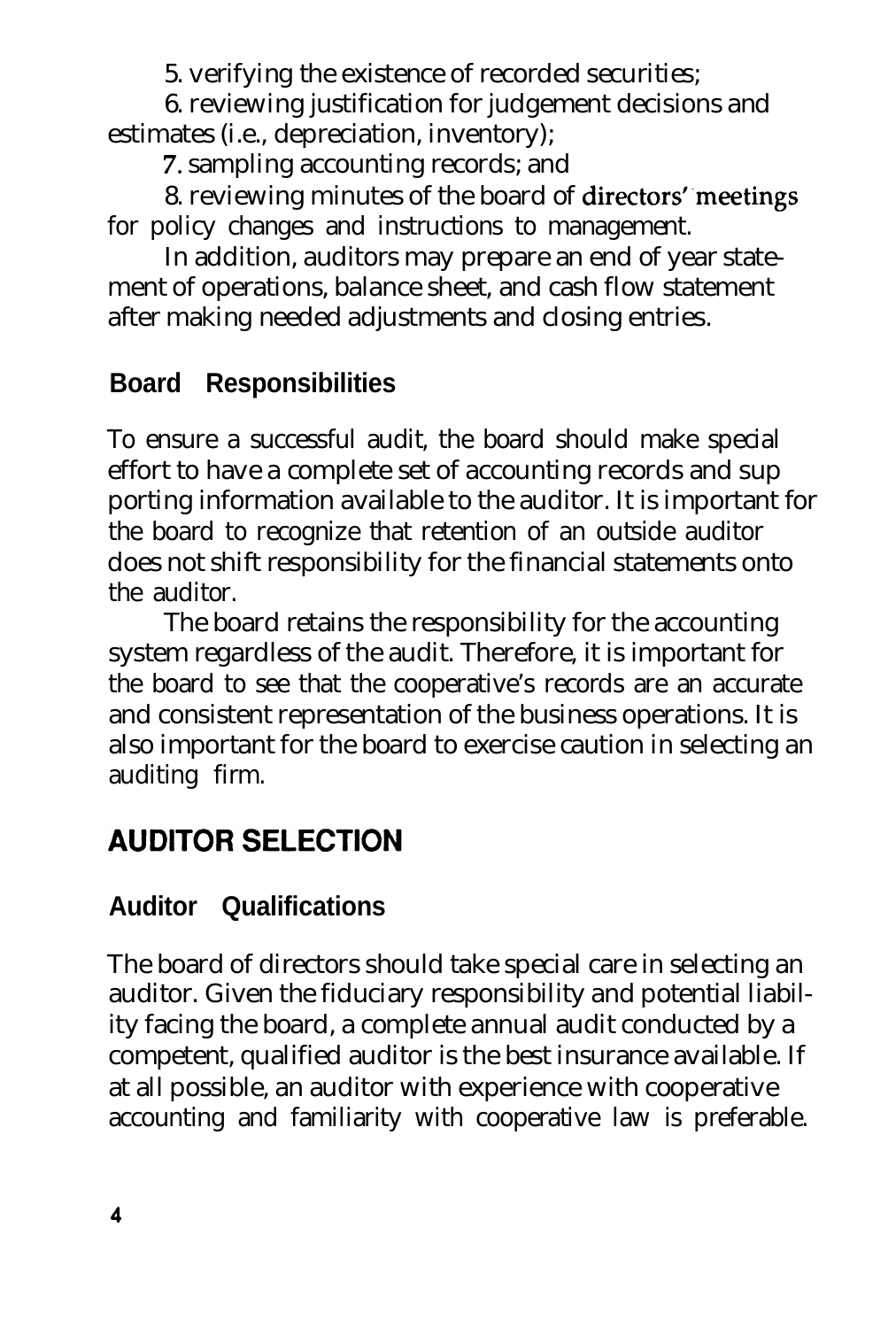The board selects and hires the outside auditing firm. Preferably, the auditor should be a CPA, either with a license from the State or territory in which the cooperative is incorporated or with a license recognized by that State or territory. Recommendations from other cooperatives in the region should be helpful in the selection process.

Some characteristics of auditors that should be considered when making a selection include:

1. Professional competence;

2. Ability to maintain independence and a high degree of integrity;

3. Understanding of cooperative law, philosophy, and methods;

4. Familiarity with cooperative accounting practices and the industry in which the cooperative operates;

5. Ability to develop and conduct an efficient audit program;

6. Ability to communicate with the board and management;

7. Ability to provide competent suggestions for improving financial accounting practices. (However, accounting system design must meet the needs of the business rather than simply being designed for audit ease);

8. Understanding the responsibility of their reporting directly to the board; and

9. Willingness to correct any oversights occurring during the audit program.

#### **Selection Procedures**

The first step in most audit engagements involves a meeting between the auditors and board of directors. The cooperative's manager and controller may also participate in this meeting. During this meeting, the board should have a prepared list of questions directed toward the above characteristics to ask the auditor. Followup questions are often necessary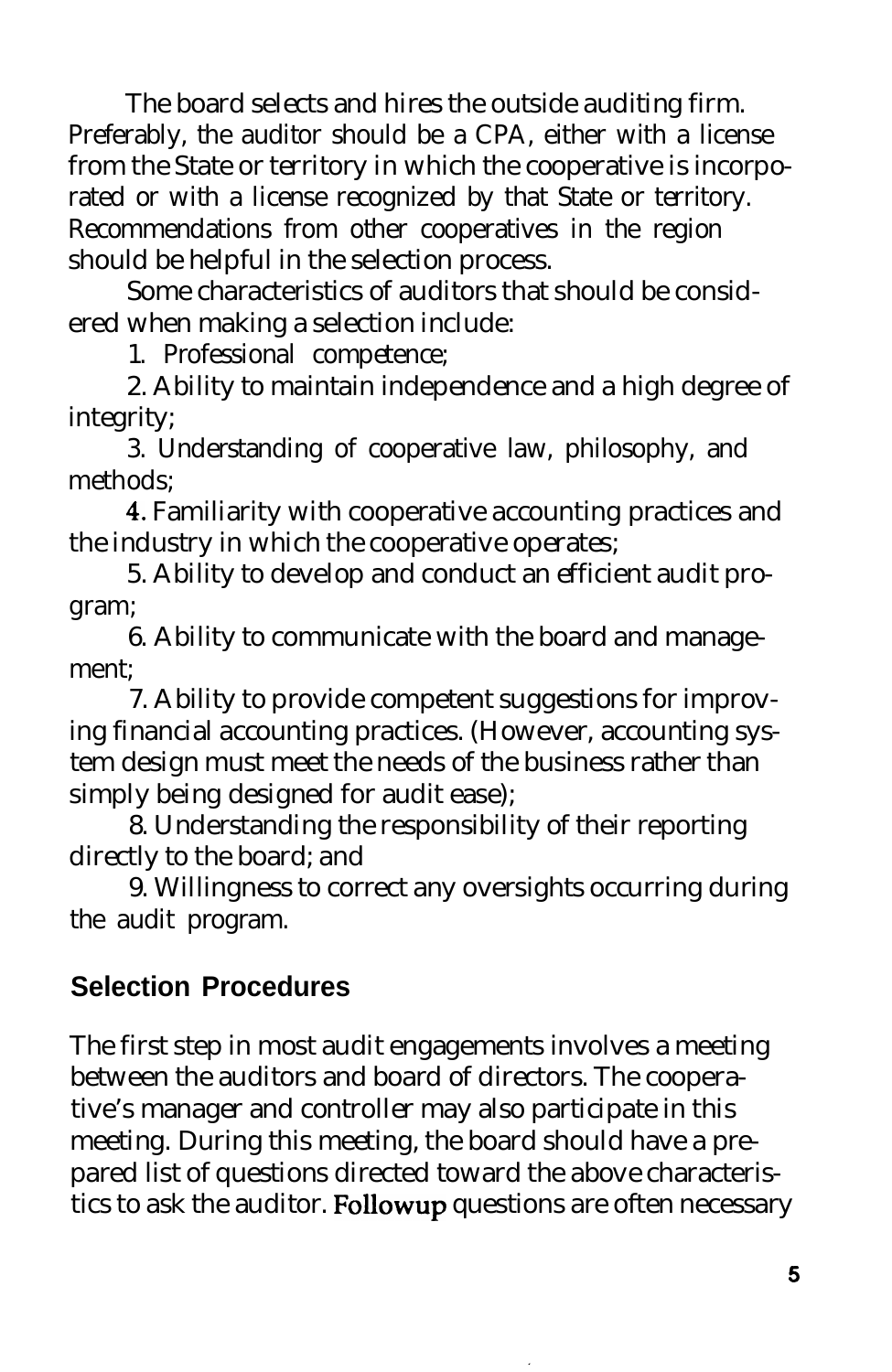to fully understand the auditor's position. It is the duty of the board to ask questions and to determine that the auditor selected is qualified, competent, and fully aware of the cooperative's needs.

During the meeting with the board, the auditors should attempt to do the following:

1. Become acquainted with the board and management;

2. Determine what the board wants included in the audit;

3. Determine the scope of work required to perform the audit;

4. Become familiar with the cooperative's accounting system; and

5. Identify specific areas requiring attention.

To satisfy these objectives, the auditor will likely have a list of prepared questions for the board and management. The board and management should be prepared beforehand to provide information needed for the auditor to meet these objectives in a timely manner.

Even if the auditor has completed several audits for the cooperative, the board should insist upon the pre-audit meeting. These meetings will allow new issues to be discussed and they help auditors understand they must remain vigilant and concerned in terms of their performance. These meetings also allow new directors to become acquainted with the audit process.

After the pre-audit meeting and before beginning the audit, the auditor should prepare an engagement letter. This letter will state the auditor's understanding of the scope of the engagement, explain the work to be performed, detail the fees to be charged, and explain that the auditor is not responsible for the detection of fraud. The audit should include a review of internal control procedures, selected financial records, and legal documents, and verification of amount shown on the accounting records.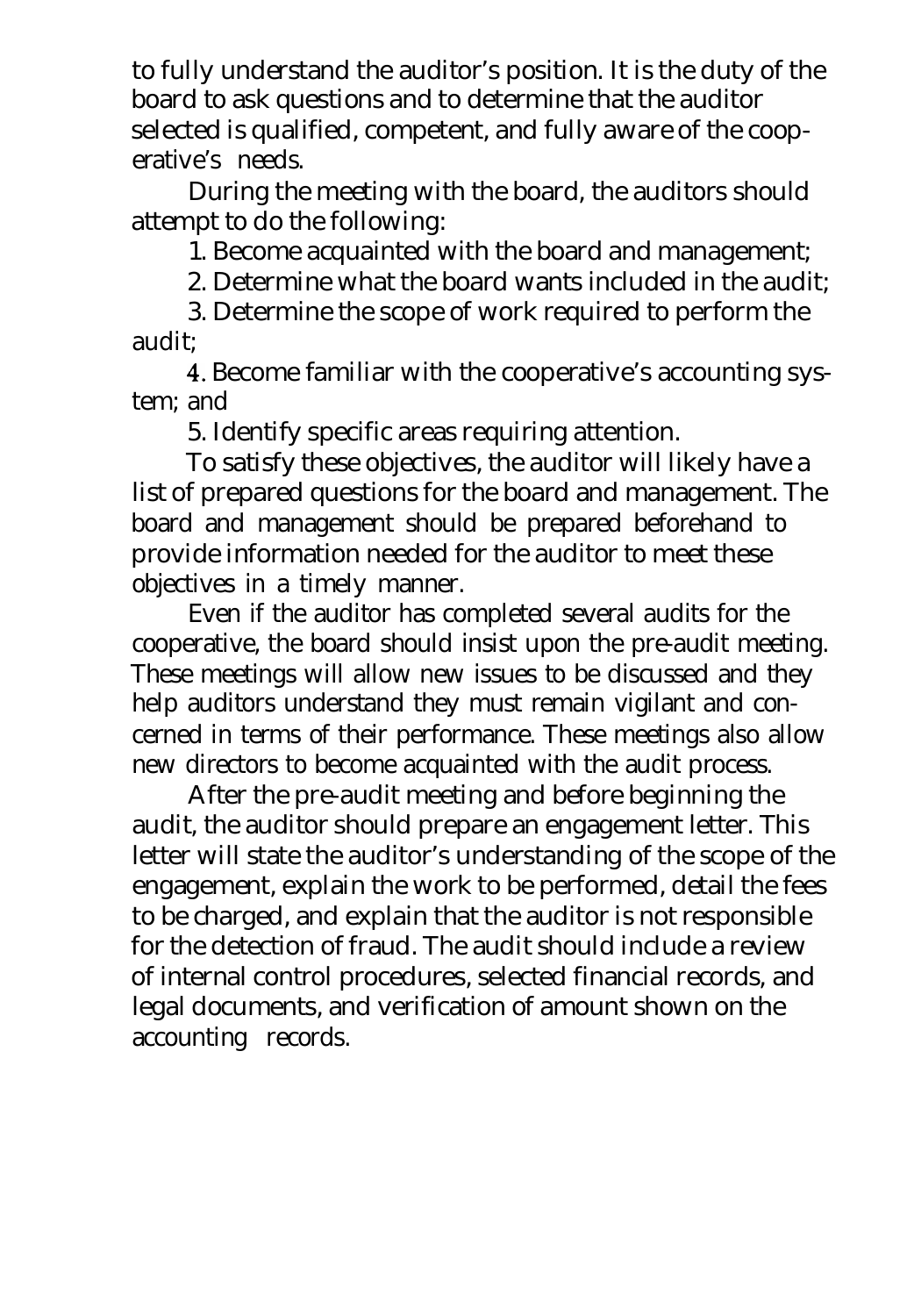#### **AUDIT PROCEDURES AND AUDIT REPORT**

#### **Audit Procedures**

An auditor takes certain steps or procedures when completing an audit. These procedures depend upon the audit engagement and the understanding between the auditor and the board of directors. In general, the auditor attempts to obtain evidence to support recorded figures in the financial statements. The audit procedures followed depend on the complexity of the tasks to be performed, the type of accounting system, characteristics of the records, and the nature of the cooperative. Examples of procedures include confirming accounts receivable and payable balances, physically inspecting assets, and testing the system of internal control.

The auditor may post the closing and necessary adjusting entries for the cooperative. This service is not an assumed portion of the audit, although it is quite common. In the letter of understanding and the pre-audit meeting, it should be made clear whether this is a service desired by the cooperative. Auditors will also enter the opening entries for the coming fiscal year if requested.

During an audit, the auditor will not review every transaction entered in the audit year. Rather, the auditor will test a sample of the various transactions. Audit sampling is the use of an audit test on part of the records being examined (i.e., accounts receivable ledger, inventory records, etc.) to derive a conclusion regarding the characteristics of the records as a whole. The audit test is simply verification that accounting entries have been accurately made and that supporting documentation exists for sample transactions.

Audit risk refers to the possibility that the auditor may unintentionally fail to identify and/or notify the board of seriously misstated financial statements. Audit risk must be taken into account in determining the number and type of audit techniques to be employed on the particular audit that, in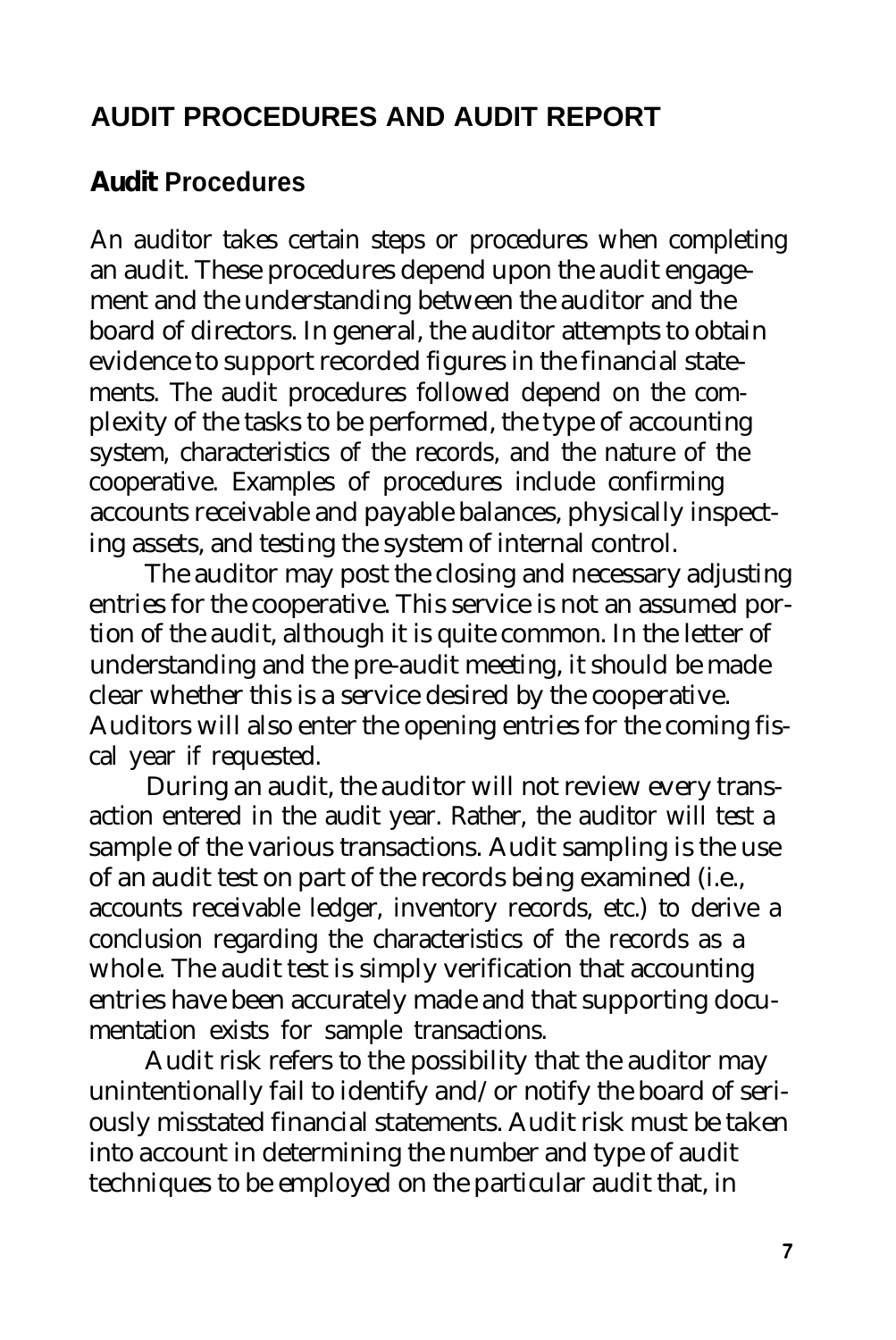turn, will affect the cost of the audit. Thus, the board of directors must understand that cutting costs in contracting for an audit may increase the possibility the audit will fail to uncover seriously misstated financial statements.

The auditor will determine the type and level of sampling to use based on the complexity of the accounting system, the discussions at the pre-audit meeting, and the budgetary limitations imposed for the audit. In conducting the audit, the auditor will be concerned with the audit trail. The audit trail is the complete recording and documentation associated with a single transaction (journal entry or posting) to source backup (i.e., document). A sound audit trail makes it easy and time efficient to trace a transaction to a source. In conducting the audit, the auditor will examine several audit trails. Faulty audit trails alert the auditor to potential problems.

#### **Standards Set for Auditors**

As with many professions, a set of standards is assigned for auditors by their professional organization, AICPA. These standards provide guidance in assuring high-quality audit performance. CPAs conducting audits must conform to 10 Generally Accepted Auditing Standards (GAAS), set by the AICPA. In addition, audit guides for specific industries have been developed and are issued by the AICPA.

GAAS' 10 standards in three groupings - general, fieldwork, and reporting  $-$  are:

#### *General Standards*

1. The examination must be conducted by individuals with sufficient audit training and expertise.

2. The auditor must be independent in performing his/her activities.

3. Due professional care must be exercised in conducting the audit and in preparing the audit report.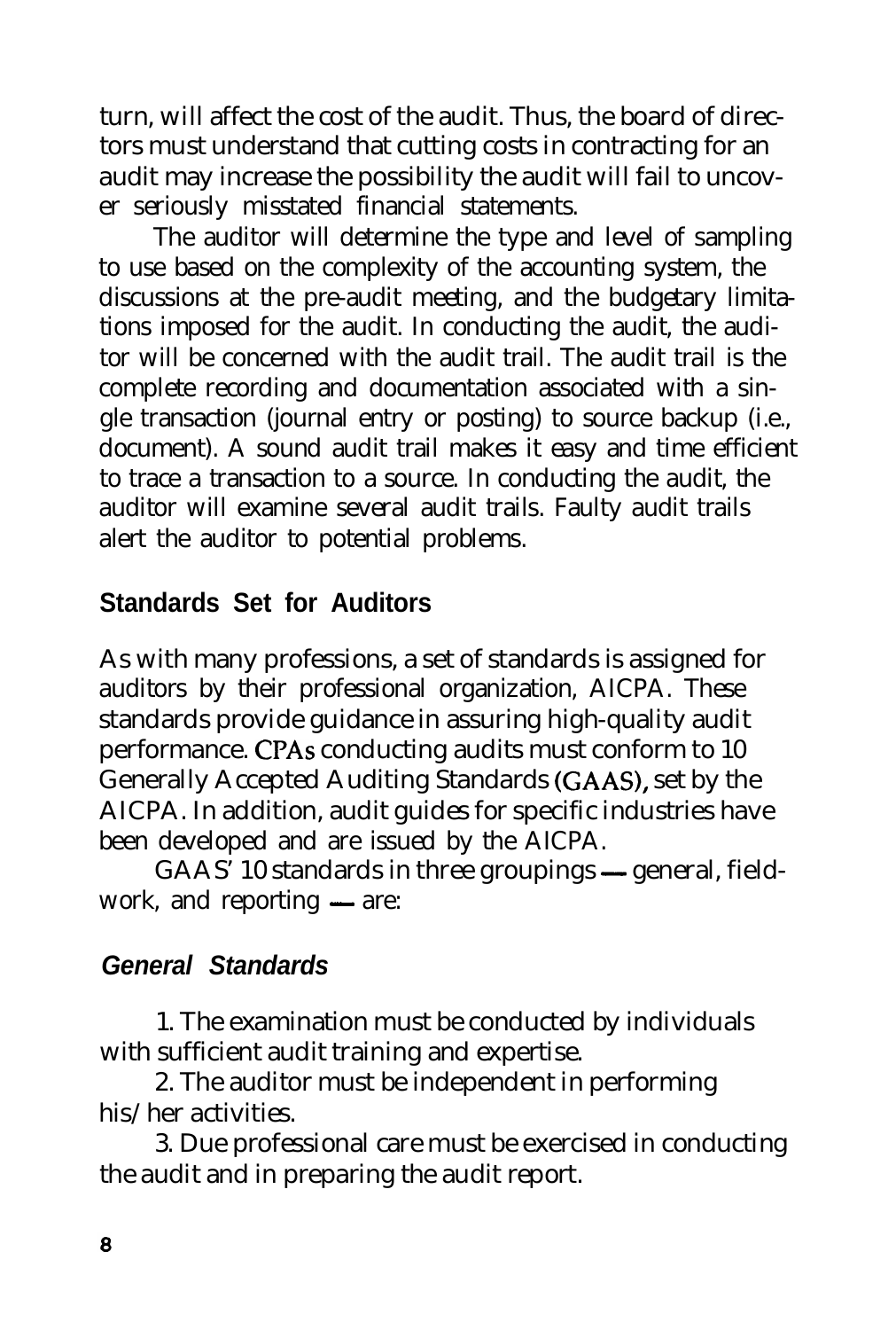#### **Standards of Fieldwork**

1. The engagement must be properly planned and assistants adequately supervised.

2. Understanding of the internal control structure must be adequate so the audit can be properly planned and a determination made of the nature, timing, and degree of tests to be conducted.

3. Sufficient competent evidential matter must be obtained through observation, inspection, inquiries, and confirmations so a proper basis exists for an audit opinion.

#### *Standards of Reporting*

1. The report should state if the financial statements are prepared in accordance with GAAP (Generally Accepted Accounting Practices).

2. The report should identify those circumstances in which accounting principles have not been consistently observed in the current year relative to the preceding period.

3. Footnote disclosures should be deemed sufficient unless indicated otherwise in the audit report.

4. The report should contain an audit opinion or an assertion that no opinion can be expressed. If not, the reasons should be given. The nature of the audit examination and the degree of responsibility assumed should be contained in the audit report.

#### **Audit Report**

After the audit is completed, the auditor issues a written report containing his/her opinion to the board of directors. This report takes a standard form and various expressions confer the seriousness of any problems identified by the auditor.

In the auditor's report, the board should expect the introductory paragraph to mention the management's responsibility for the financial statements. In the second paragraph or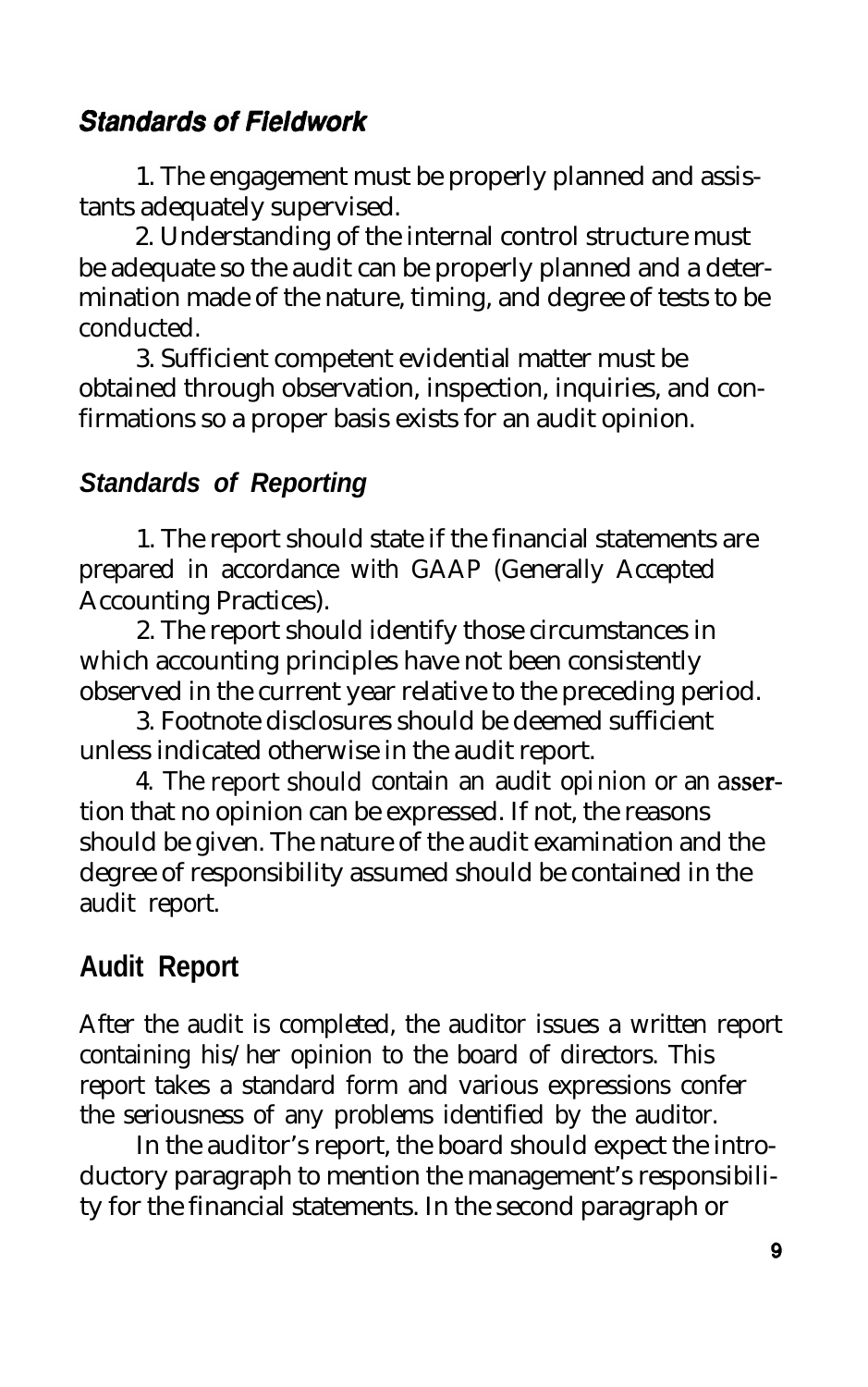#### **Illustration: Standard Audit Report Form**

XYZ ACCOUNTING FIRM 1234 Oak Lane Anywhere, USA

We have audited the accompanying balance sheet of X Company as of MM,DD,YY (Month, day, year), and the related statements of income, retained earnings, and cash flows for the year then ended. These financial statements are the responsibility of the Company's management. Our responsibility is to express an opinion on these financial statements based on our audit.

We conducted your audit in accordance with generally accepted auditing standards. Those standardsrequire that we plan and perform the audit to obtain reasonable assurance about whether the financial statements are free of material misstatement. An audit includes examining, on a test basis, evidence supporting the amounts and disclosures in the financial statements. An audit also includes assessing the accounting principles used and significant estimates made by management, as well as evaluating the overall financial statement presentation. We believe that our audit provides a reasonable basis for our opinion.

In our opinion, the financial statements referred to above present fairly, in all material respects, the financial position of X Company as of MM,DD,YY, and the results of its operations and its cash flows for the year then ended in conformity with generally accepted accounting principles.

(signature)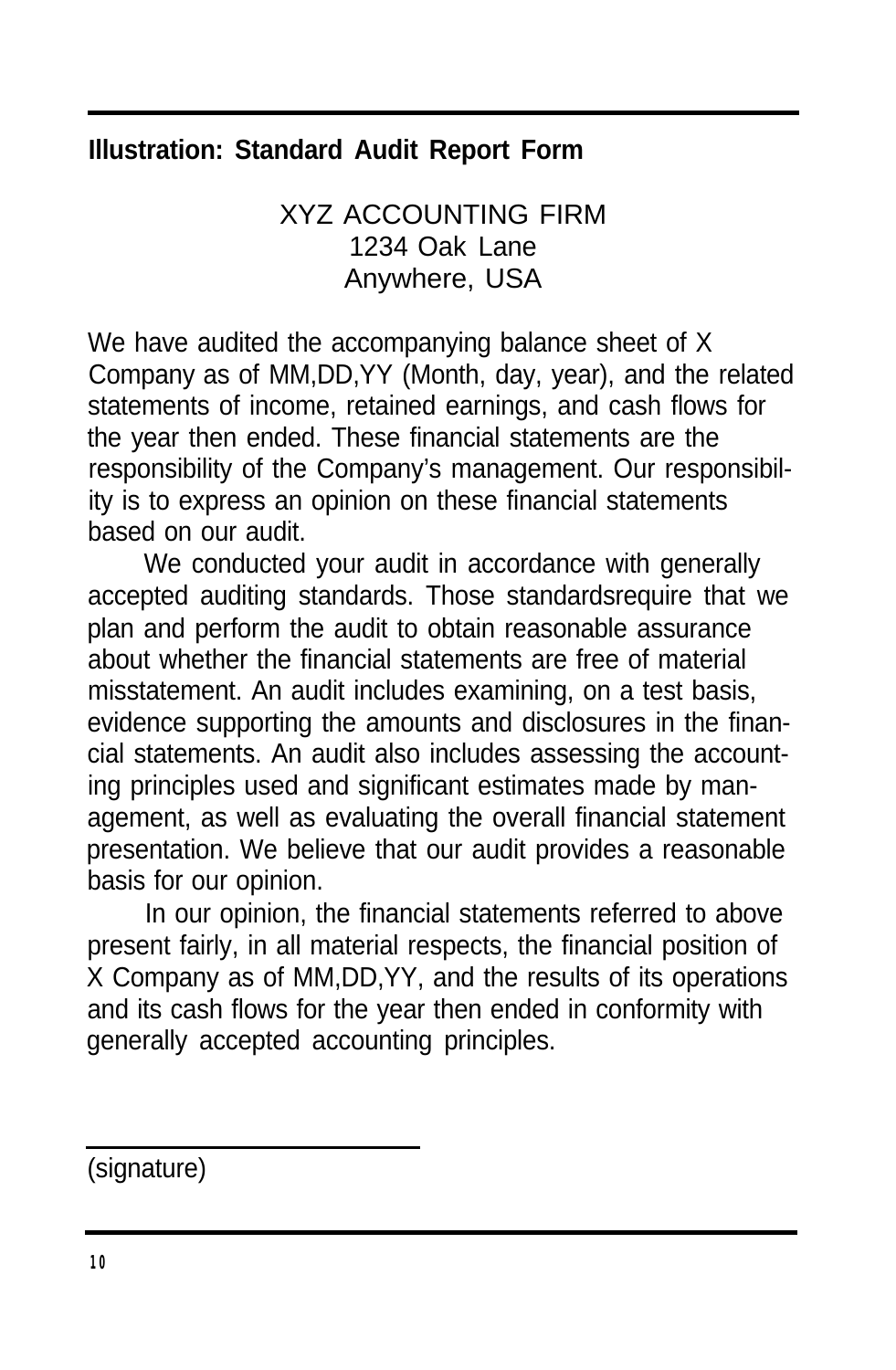scope paragraph, it is stated that an audit provides reasonable assurance that the financial statements are free of material misstatement. An explanation of what an audit involves is also given. The third paragraph or opinion paragraph provides the audit opinion. If a general lack of consistency exists, an additional explanatory paragraph should be given of that fact. In addition, the report may include supplementary information, such as:

1. Schedule of Insurance Coverages;

2. Accounts Receivable Aging;

3. More detailed information of asset and liability items on the balance sheet;

- 4. Fixed Asset Schedule; and
- 5. Schedule of Shipments in Transit.

#### **Auditor Opinions**

Auditors have the option of issuing four types of opinions. These opinions are: 1) an unqualified opinion; 2) a qualified opinion; 3) a disclaimer of opinion; or 4) an adverse opinion.

The cooperative will receive an unqualified opinion if the auditor believes the statements fairly reflect the organization's condition and performance. An unqualified opinion means the financial statements present fairly the financial position and operating results of the company in conformity with GAAI? This is the best report the cooperative can receive from the auditor and is typically issued in a short opinion report.

A qualified opinion is issued when the auditor cannot give a complete approval of the records. Qualified opinions vary in seriousness, but do raise red flags and should be taken seriously. A qualified opinion is given for one of two reasons. First, if the auditor is unable to obtain sufficient evidential matter for an unqualified opinion and/or unable to apply a necessary auditing procedure, this is referred to as a scope limitation. Second, if the financial statements depart from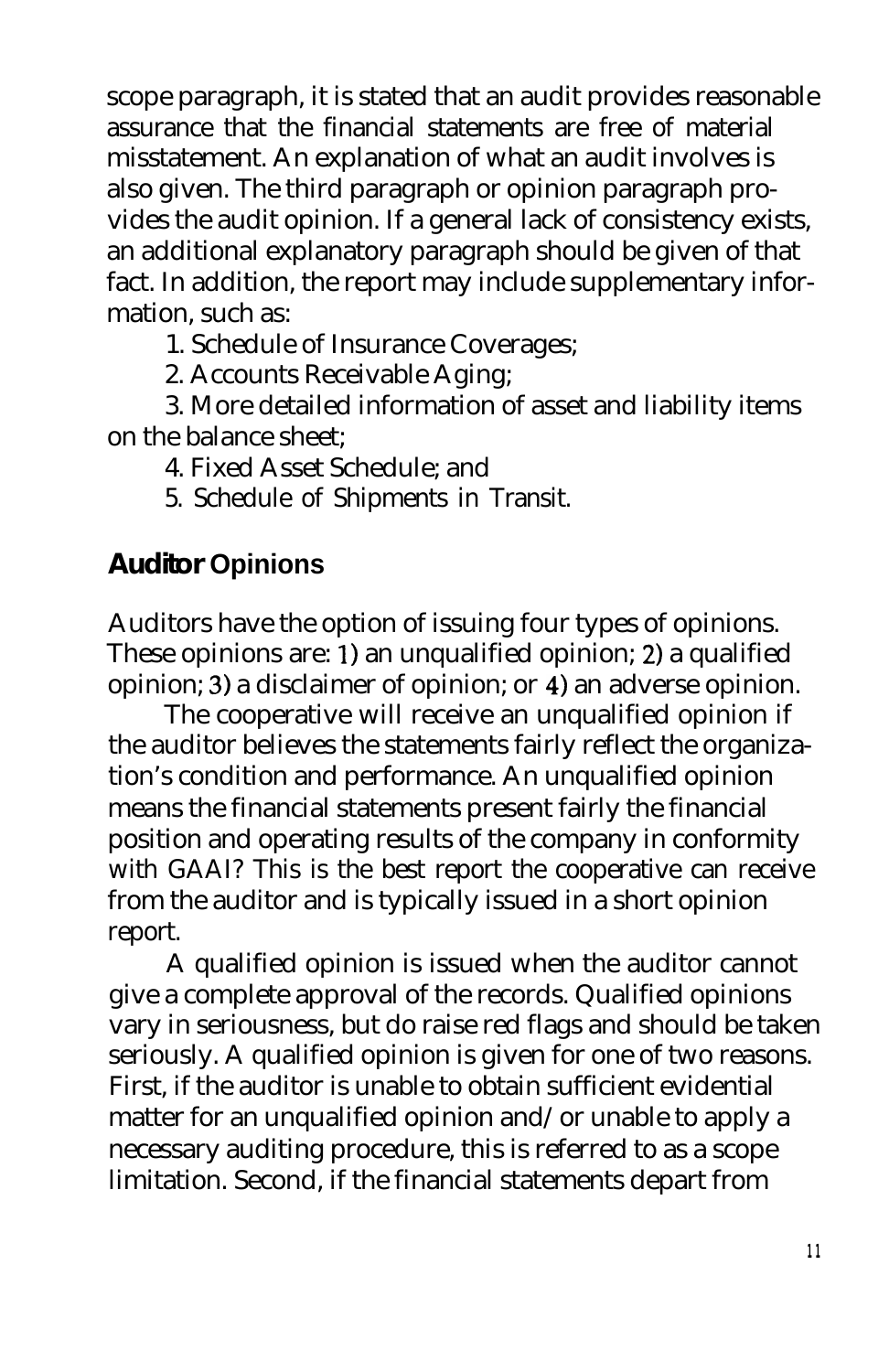GAAP and the client chooses not to make the needed modifications, this is referred to as an "except for" qualified opinion. The "except for" qualified opinion is offered if the effects are not so severe as to require an adverse opinion. This qualification states that the financial statements are fairly presented except for the item in question, which is not fairly presented in the auditor's opinion. This seriously reduces the credibility of the financial statements. A "subject to" qualified opinion states the financial statements are fairly presented subject to a particular modification. The effects of a "subject to" qualified opinion are not severe enough to warrant an adverse opinion.

When the auditor issues a disclaimer of opinion, the auditor is unable to form an opinion on the fairness of the financial statements. Possible reasons for disclaimers are that the underlying accounting records are so inadequate the auditor cannot verify accuracy of financial statement or the existence of uncertainty concerning a major item (i.e., pending lawsuit). The auditor is allowed to disclaim an opinion on some of the financial statements while at the same time expressing an opinion on the other statements. This means that the disclaimer of opinion may be given along with a qualified or unqualified opinion.

An adverse opinion is the most serious of all opinions offered by auditors. In addition, they are very rare. Typically, situations in which the auditor believes the statements are unfair get resolved in some way. Without resolution, when the auditor determines that the financial statements do not fairly present a cooperative's financial position and operating results, an adverse opinion will be issued. In other words, the financial statements are considered misleading in the professional opinion of the auditor.

#### **Post Audit Board Responsibilities**

A copy of the auditor's opinion is usually included in the annual report of the cooperative. This report should be **dis-**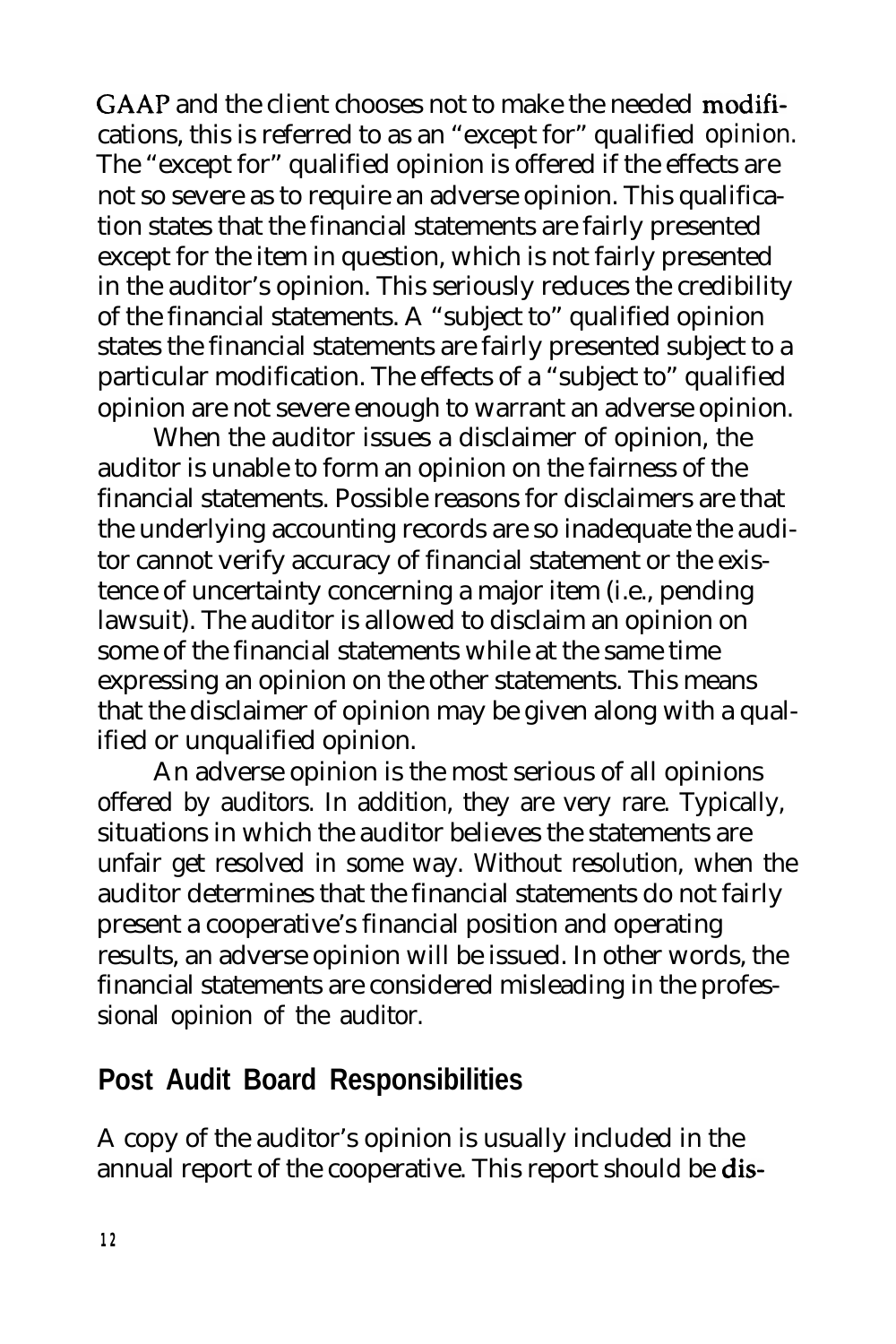tributed to members either prior to or at the annual meeting. Inasmuch as the cooperative is a member-owned business, **the** members have a right to this type of information.

If the auditor's opinion is less than unqualified, the board may need to take some action. In the case of a qualified opinion, the action may be limited to a minor adjustment or to better documentation. For a disclaimer of opinion or an adverse opinion, some considerable adjustments to the recordkeeping system of the cooperative are likely necessary. It is the responsibility of the board to see that these adjustments are made and that the books will yield financial statements that accurately and fairly represent the financial condition of the business. The board should also explain the problems found in the recordkeeping system and the changes implemented to correct the problems to the membership, either in a letter or at the annual meeting. The auditor may be able to help with needed changes or recommend an accountant to do so.

#### **OTHER ACCOUNTING SERVICES**

Other accounting services are available. Effective July 1,1979, AICPA issued new guidelines on services rendered by accountants and/or auditors with respect to unaudited financial statements. These guidelines apply only to businesses that do not trade securities in a public market. These new guidelines do not affect audited financial statements.

As a result of the new guidelines, CPA's are allowed to provide two different types of service pertaining to unaudited financial statements. These are Compilation and Review of Financial Statements. A large majority of the cooperatives in the United States can be defined as non-public entities, companies who do not have public offerings of stock, and qualify for use of compilation and review services.

**Because auditors provide no assurance on compilations of financial statements, and only limited assurance on reviews of financial statements, neither type of service**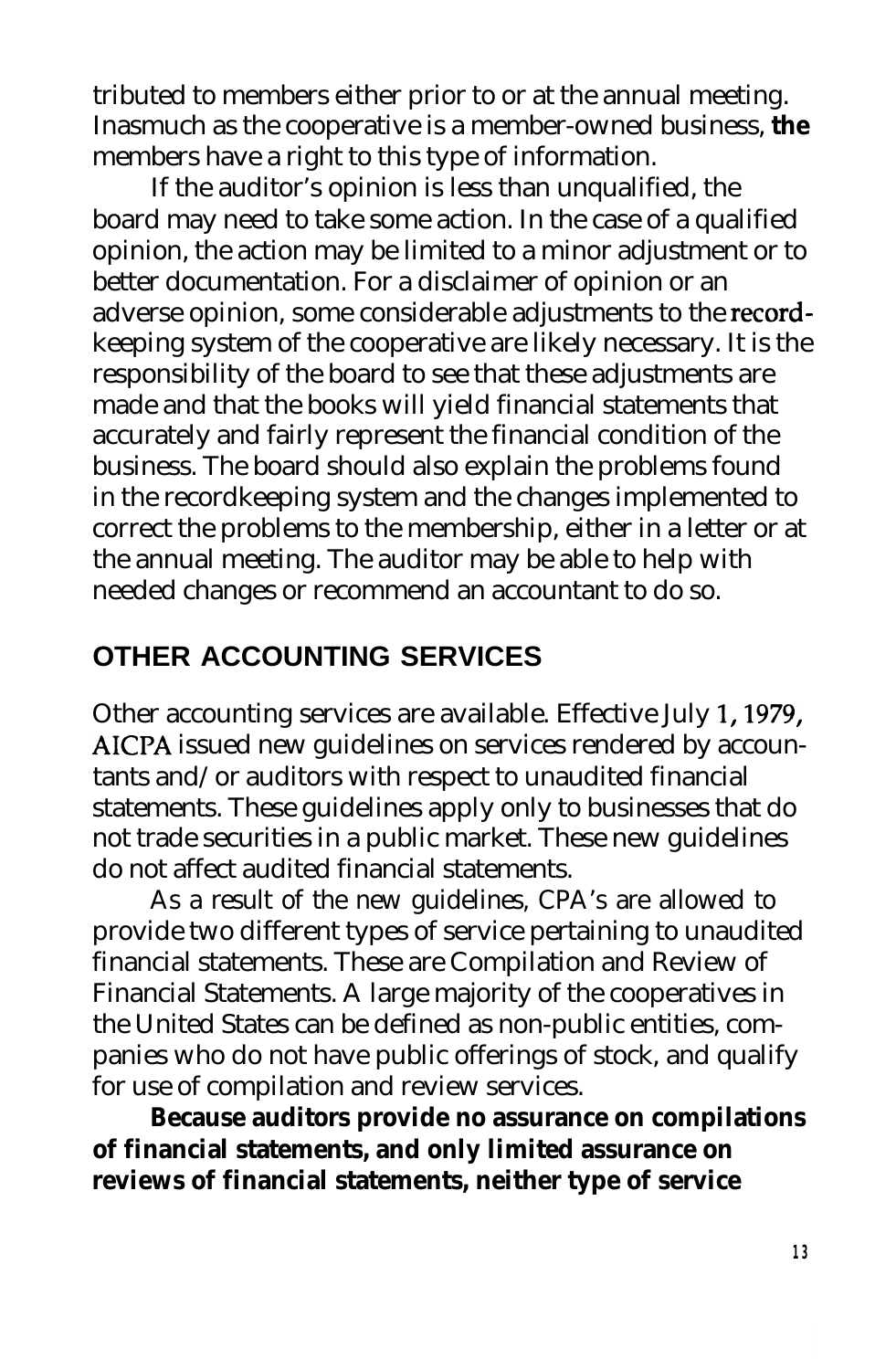#### **should be considered a substitute for an audit examination complete with an auditor's opinion on the financial statements taken as a whole.**

In a compilation, the auditor provides no assurance on such financial statements and thus issues a disclaimer of opinion. In a compilation, financial statement information is the representation of management or owners. No audit opinion or other form of assurance is given concerning the financial statements. As a result, the procedures conducted are limited. Hiring a CPA to provide compilation services is useful only when the cooperative staff is unable to produce the basic financial statements. In a compilation engagement, the practitioner should:

1. Obtain a letter of engagement;

2. Obtain a knowledge of the accounting policies prevalent in the industry;

3. Obtain an understanding of the nature of the client's transactions and accounting records;

4. Evaluate the competency of the client's accounting personnel;

5. Ascertain the basis of accounting used (accrual, cash);

6. Determine if the client's books have to be adjusted;

7. Obtain satisfaction regarding management representations that seem unsatisfactory and incorrect;

8. Modify the accountant's report if the client fails to prepare needed adjustments;

9. Read the financial statements to assure that obvious errors do not exist, including departures from GAAP, insufficient footnotes, or mathematical errors.

The compilation report includes:

1. Identification of the financial statements;

2. Statement that the compilation was conducted in accordance with standards established by AICPA;

3. Definition of a compilation, in that it is restricted to presenting in the form of financial statements information that is the representation of management (owners);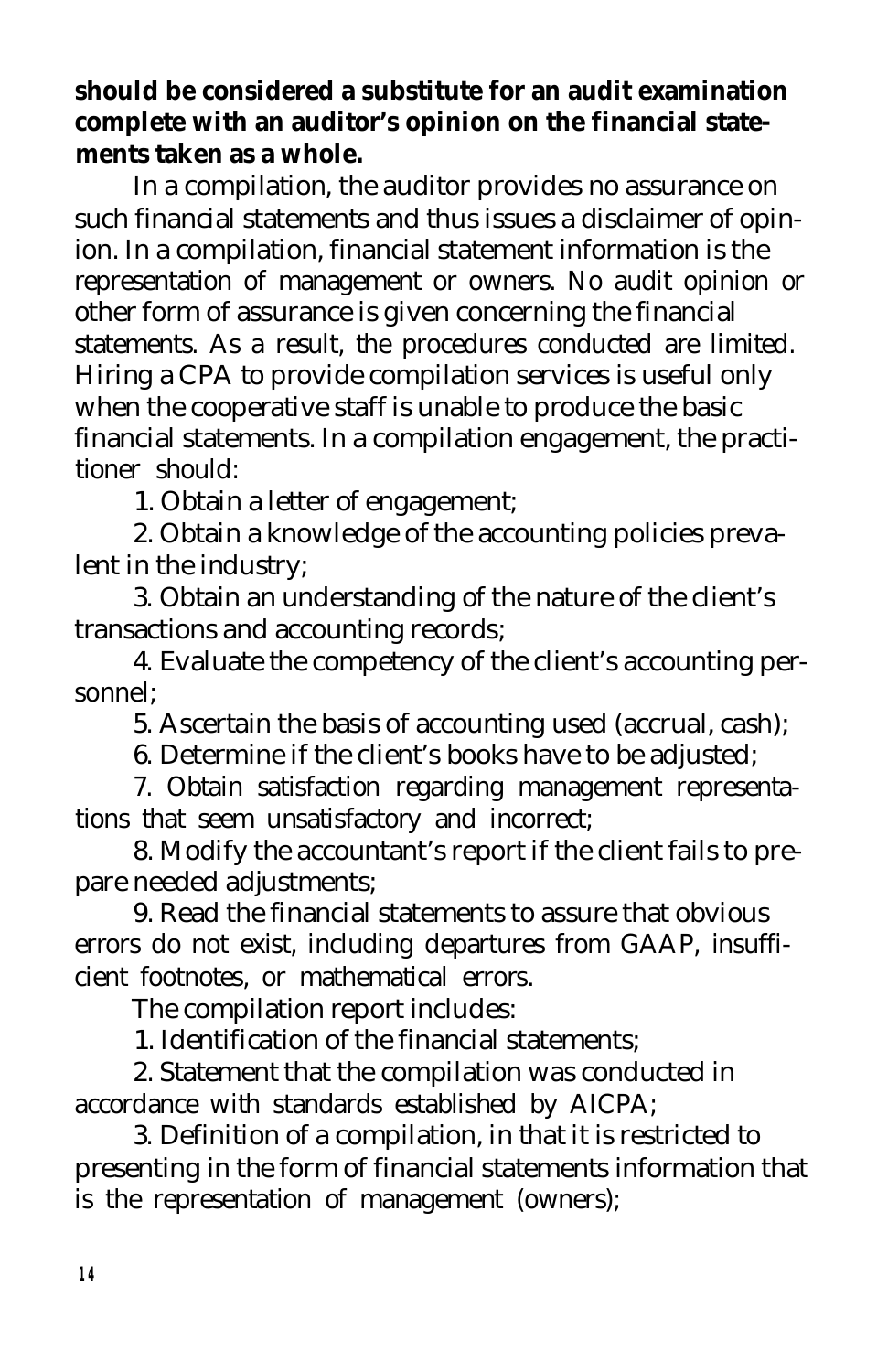**4.** Statement that the financial statements have not been audited or reviewed, and as such there is no opinion or any other form of assurance involved;

5. Date the compilation was completed; and

6. Signature of accountant.

The review of financial statements is the level above a compilation and below an audit. Some assurance is expressed on the financial statements. The review is mostly composed of inquiry and analytical procedures applied to financial information so the accountant has a reasonable basis to express limited assurance that no material adjustments have to be made to the financial statements for them to be in conformity with GAAI? An opinion is not expressed.

In a review engagement, the practitioner should:

1. Obtain a letter of engagement;

2. Obtain familiarity with the accounting policies employed in the industry;

3. Obtain an understanding of the organization and operations of the client, including operating locations;

4. Become familiar with the nature of the client's balance sheet and income statement accounts;

5. Look at the client's production, distribution, and compensation methods;

6. Understand the product line or services performed by the client;

7. Note related party transactions;

8. Conduct inquiry and analytical procedures;

9. Read the financial statements and related footnotes;

10. Obtain a report from another accountant who is involved with reviewing a material component of the entity;

11. Inquire about changes in business activities, accounting methods, and practices;

12. Resolve incomplete, inaccurate, or questionable matters;

**13.** Obtain a client representation letter, if desired;

14. Document review procedures in the workpapers; and

**15.** Prepare the review report.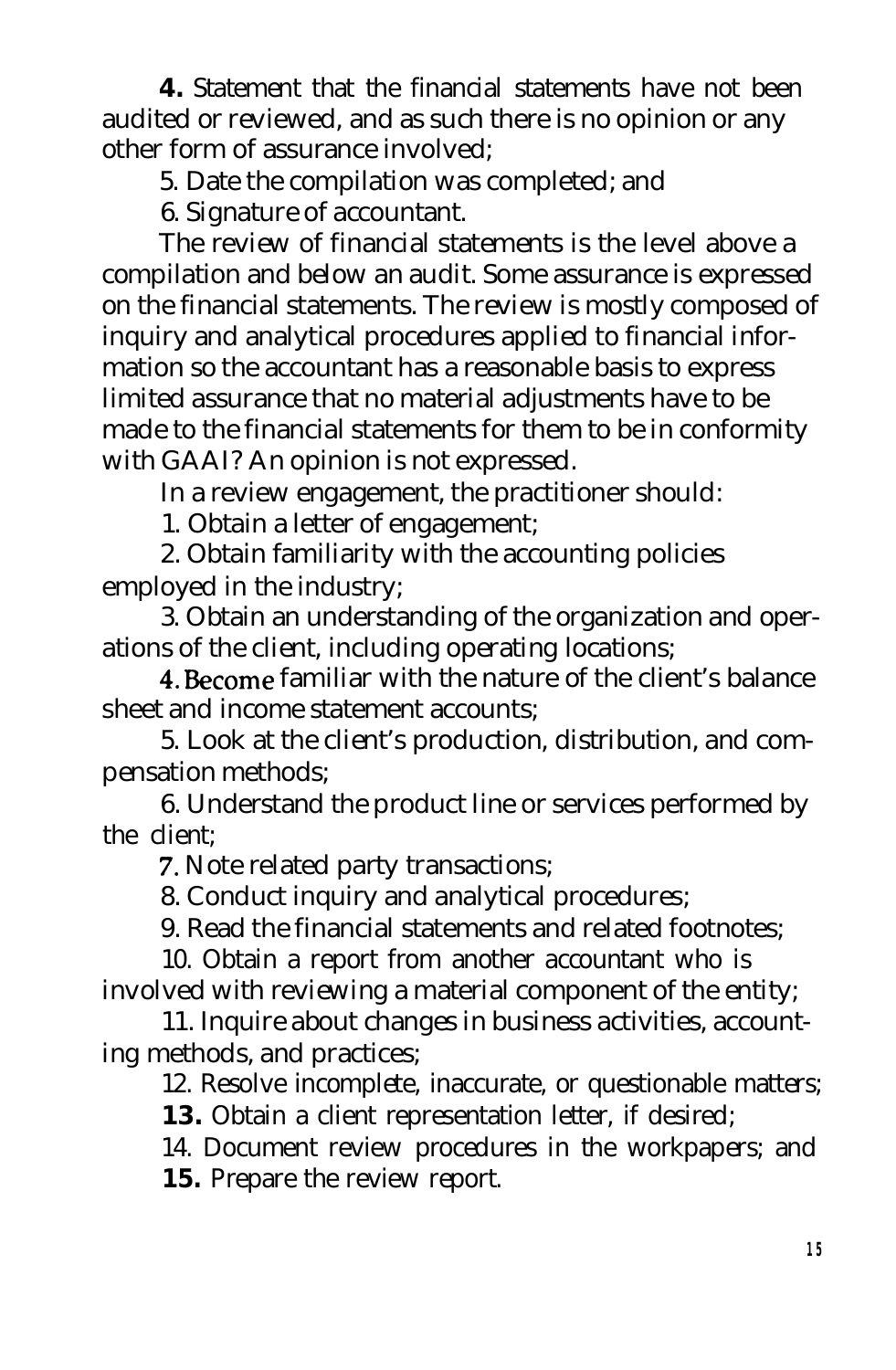The following should be contained in the review report:

1. Identification of the financial statements;

2. Statement that the review was performed in accordance with AICPA standards;

3. Statement that all information included in the financial statements is the representation of management;

4. Definition of a review in that it consists mostly of inquiries of cooperative personnel and application of analytical procedures to financial data;

5. Statement that a review is significantly less in scope than an audit (no expression of an opinion on the financial statements taken as a whole);

6. If warranted, the issuance of limited assurance;

7. Disclosure of any material modifications needed to the financial statements;

8. Completion date of the review; and

9. Accountant's signature.

In general, compilations of financial statements are the least costly; reviews of financial statements somewhat more costly; and audited financial statements the most costly

#### **SUMMARY**

Annual audits of the cooperative's financial records are the responsibility of the board of directors. Inasmuch as the board acts as trustee of the cooperative's assets, it is responsible for safeguarding, auditing, and appraising the cooperative's financial resources. The board performs these duties on behalf of members, stockholders, and creditors.

An audit is an examination of accounting records by an independent, licensed accountant for the purpose of expressing an opinion on the fairness of presentation of a cooperative's financial statements in conformity with GAAI?

Four types of audit opinions are: